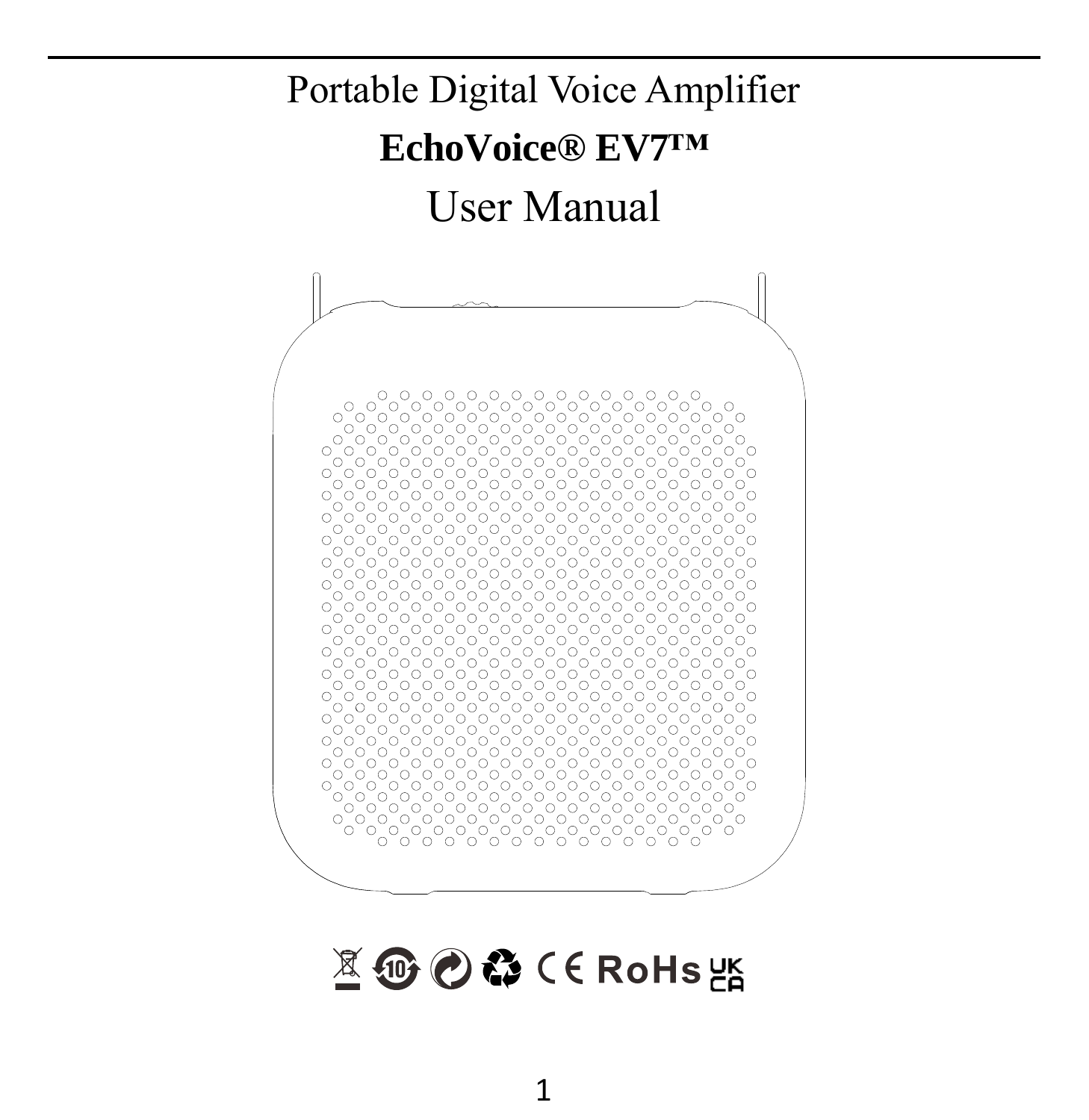The EchoVoice® EV7™ is a compact, lightweight digital voice amplifier. This product can enhance even the faintest of voices with minimal effort required. The EchoVoice® EV7™ has power with a max 10W output and is powered by 4000mAh battery which provide extremely long working time (up to 35 hours).

#### **Product functional features:**

- 1. Built-in high-capacity rechargeable lithium-ion batteries **4000mAh**
- 2. Supplied with a lightweight headband type boom microphone and a transdermal (throat) microphone.
- 3. Digital amplification technology, rated power is 5W and max power is up to 10W.
- 4. High performance double NdFeB foam edge loudspeaker to provide high quality sound.
- 5. USB-C interface, it can be charged with 5V power supply and computer USB port.
- 6. Simple and easy to operate volume control.
- 7. Support AUX-in, support MP3, WMA, WAV files.
- 8. Exquisite and fashionable design, comfortable, simple function, simple operation, easy portability such as hanging on shoulder or waist.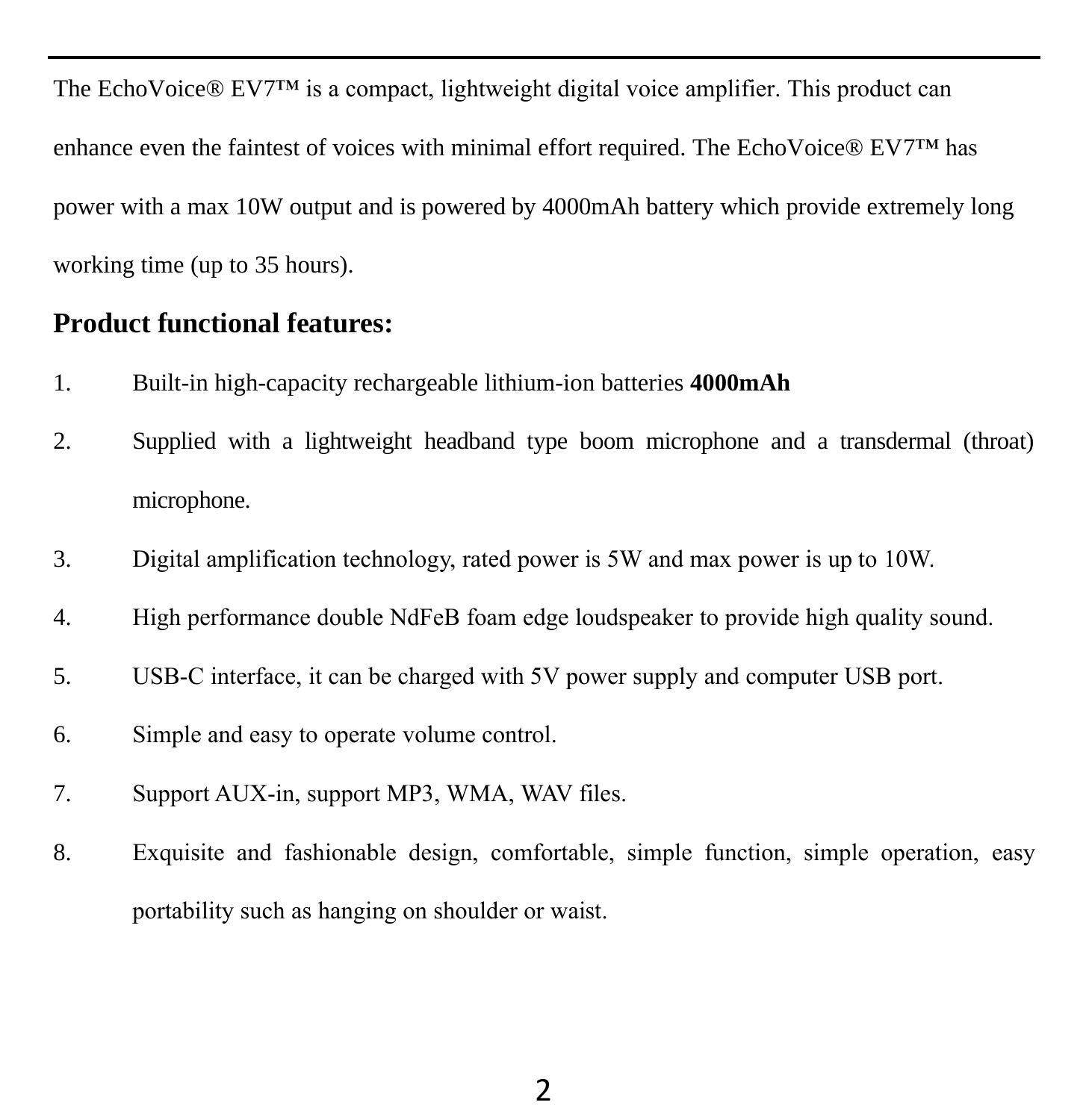# **Function illustration**:

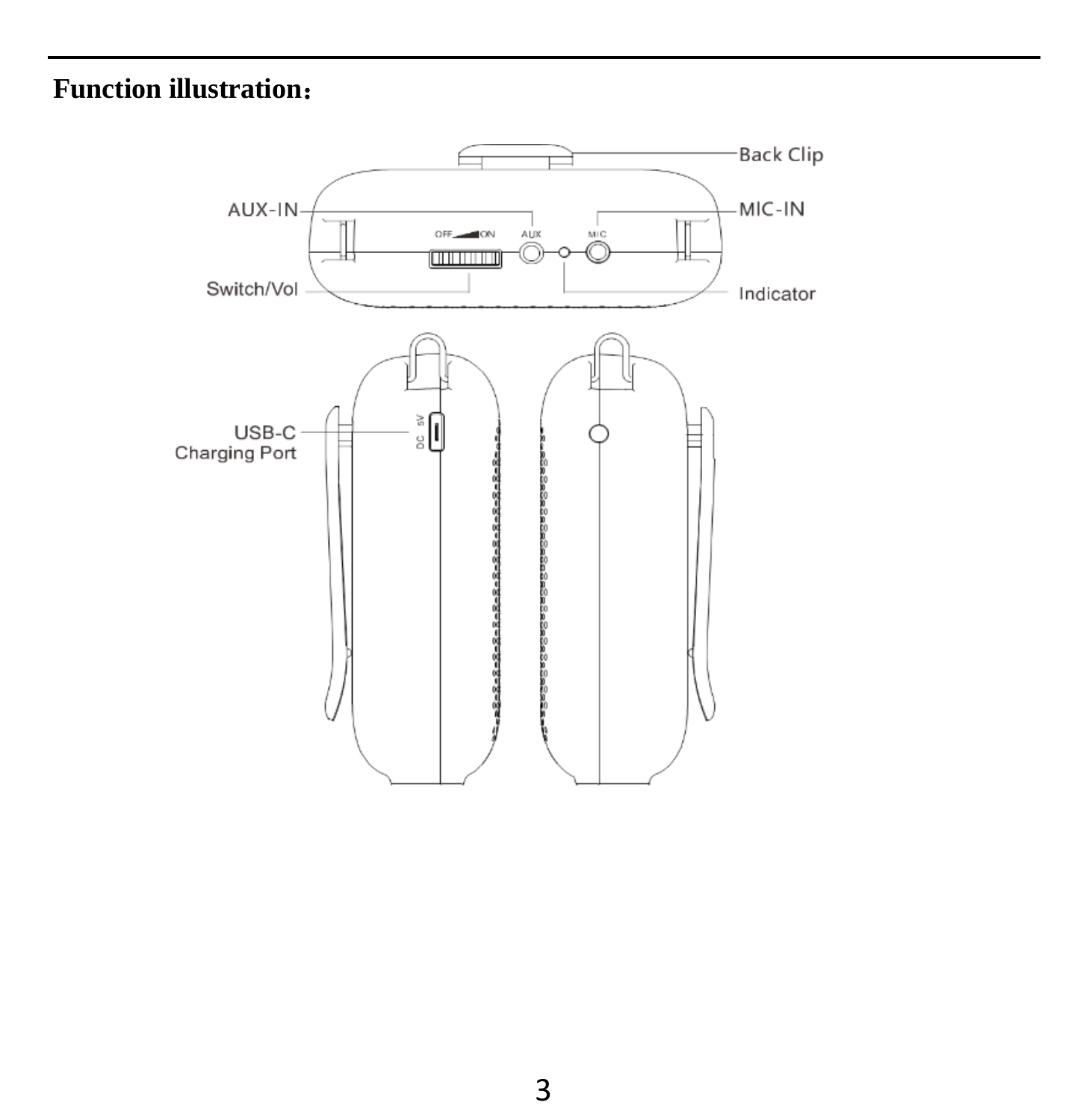# **Keys and Ports instruction**:

|       | Mic-in                           | Microphone input socket for 3.5mm single jack mono/stereo<br>microphone                                                                                                                                                                    |
|-------|----------------------------------|--------------------------------------------------------------------------------------------------------------------------------------------------------------------------------------------------------------------------------------------|
|       | Aux-in                           | 3.5mm audio input, support music play, insert audio cable to<br>play music automatically.                                                                                                                                                  |
| DC 5V | <b>USB-C</b><br>Charging<br>Port | Charging port supports charging through 5V power supply and<br>computer USB port.                                                                                                                                                          |
|       | Dial<br>Volume<br>Switch         | Rotating the dial can switch on/off the amplifier and adjust the<br>volume. Rotate the switch clockwise to turn on the amplifier<br>and increase volume, rotate the switch counterclockwise to<br>decrease volume till turn off the power. |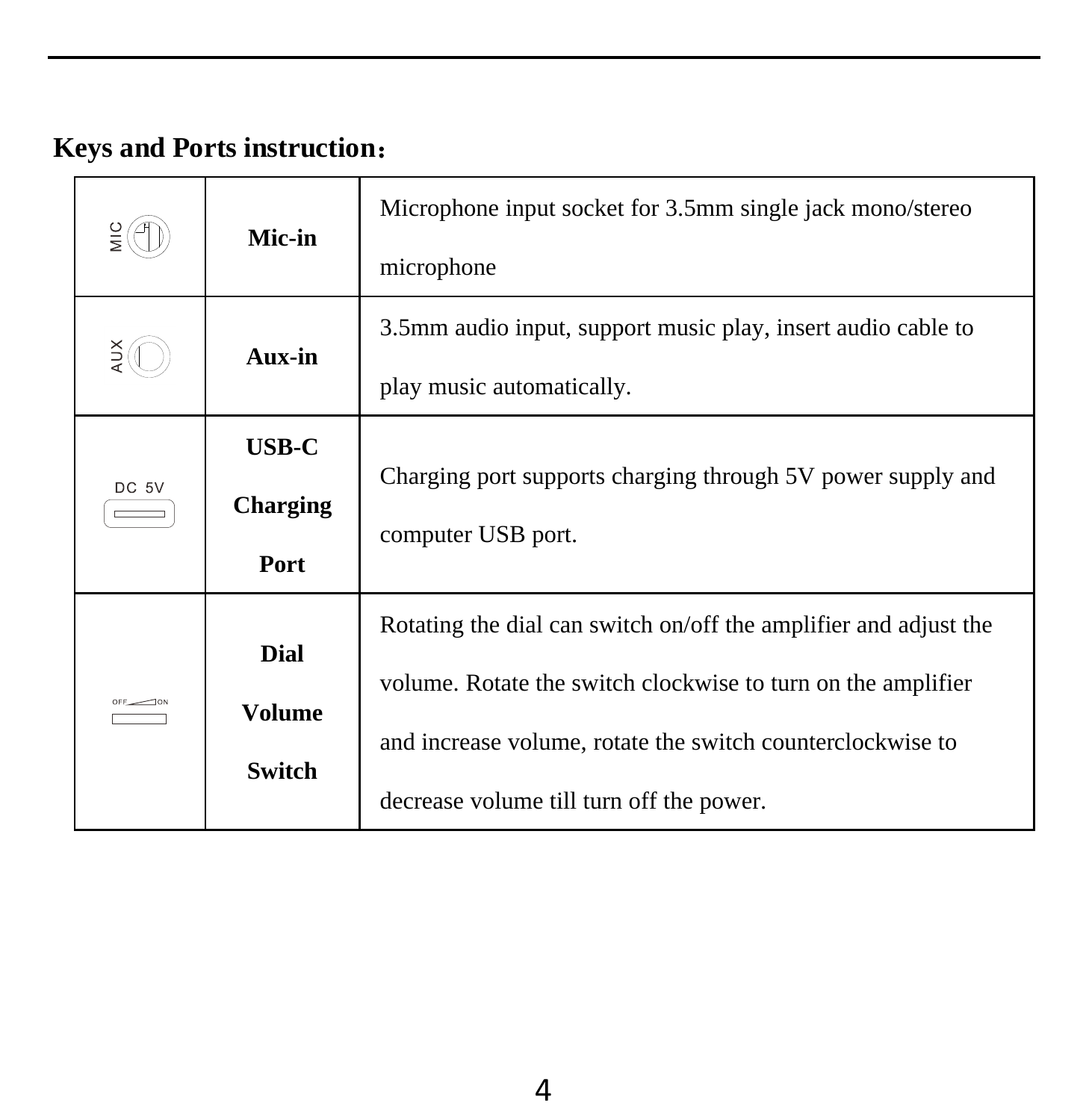### **Operation description**:

- 1. **Power switch on/off:** Rotate Volume/Power switch clockwise to turn amplifier ON. When amplifier is switched ON the red LED should illuminate. Rotate switch anti-clockwise to switch amplifier off.
- 2. **Volume control:** Rotate the Volume/Power switch to adjust the volume to the comfortable level. Rotate clockwise to increase the volume or counterclockwise to decrease the volume.
- 3. **Microphone amplification:** Before inserting microphone always switch the amplifier OFF. Place the microphone over your head (boom mic) or on your neck (transdermal mic), adjust the microphone position and keep at least 50cm distance from amplifier to avoid feedback. Then insert microphone into microphone socket and switch amplifier ON.

To position the transdermal (throat) microphone correctly for best amplification place your index finger in your ear, move your index finger towards your throat and when you reach the centre of your neck this is normally around the "soft spot" which produces best amplification. Place the microphone above this "softspot". Turn the volume control down to low initially, and then increase it gradually.

**4. Aux mode:** To be able to connect amplifier to external audio source please use AUX-IN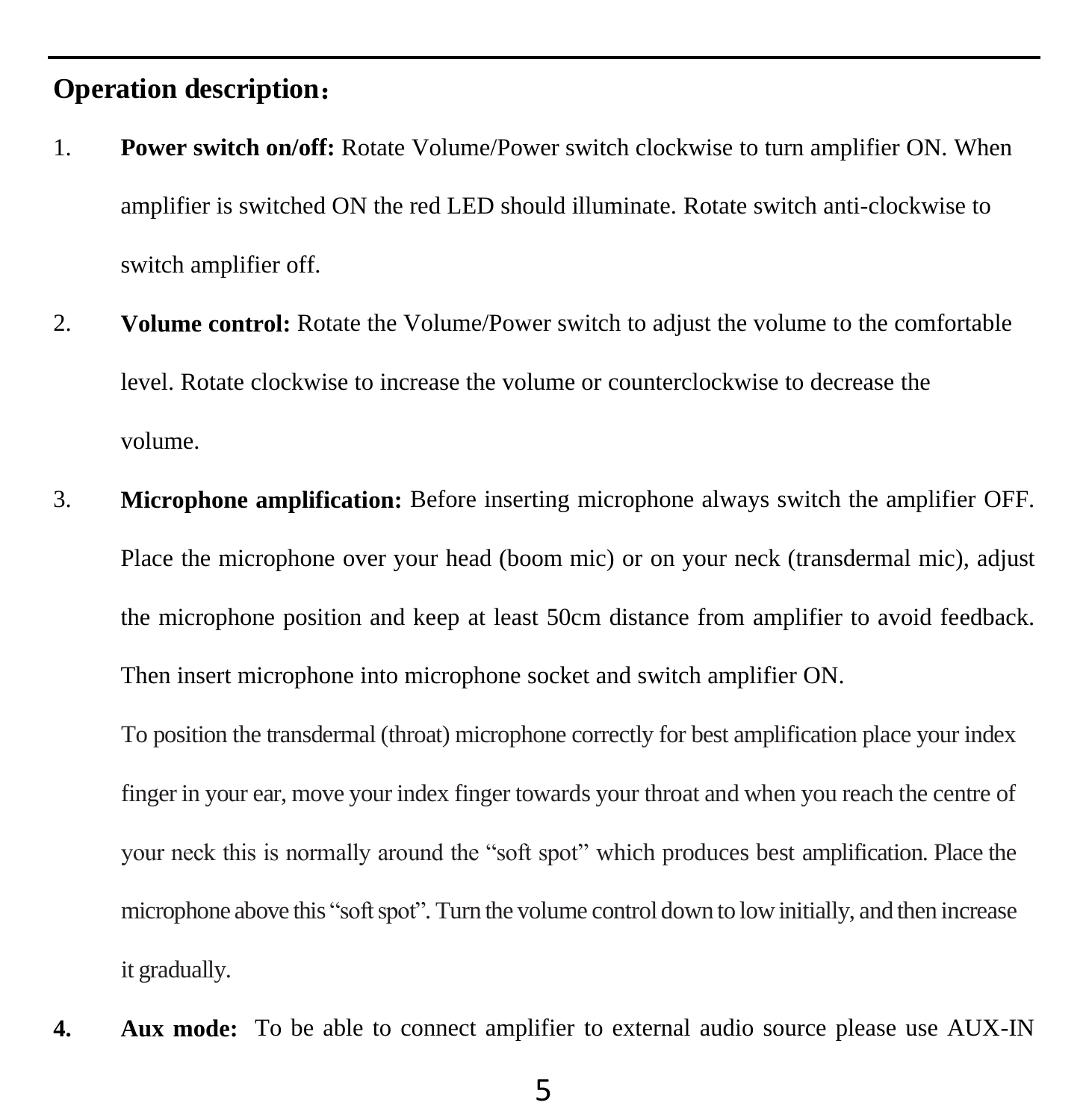socket, amplifier can be connected to computers, mobile phones, PAD, MP3, MP4 or other devices through the 3.5mm AUX audio cable. **Please do not connect external audio source to Mic Input as it may damage the amplifier.**

5. **Charging:** Amplifier should be charge by using USB-C cable. It can be charged by USB power adapter provided in the set (recommended). It can be also charged by PC USB socket( $5V$ ),  $5V$  mobile phone charger, or a mobile power supply device ( $5V$ ) etc.

The indicator flickers once per second when it is being charged. When battery charged in 80% LED will illuminate permanently. To fully charge please carry-on charging for one more hour. LED will flash quickly when the battery voltage is low indicating the amplifier requires to be recharged.

### **SAFETY INSTRUCTIONS AND PRECAUTIONS**

- 1. Please follow the step-by-step instructions carefully!
- 2. The microphone should be placed 0.5 to 1 centimeter from user's mouth. Please do not remove foam pad wind shield as it reduces the noise and make the voice clearer.
- 3. Microphone should not be place too close to the voice amplifier as it may cause feedback noise. Please make sure microphone is directed to user mouth.

### 6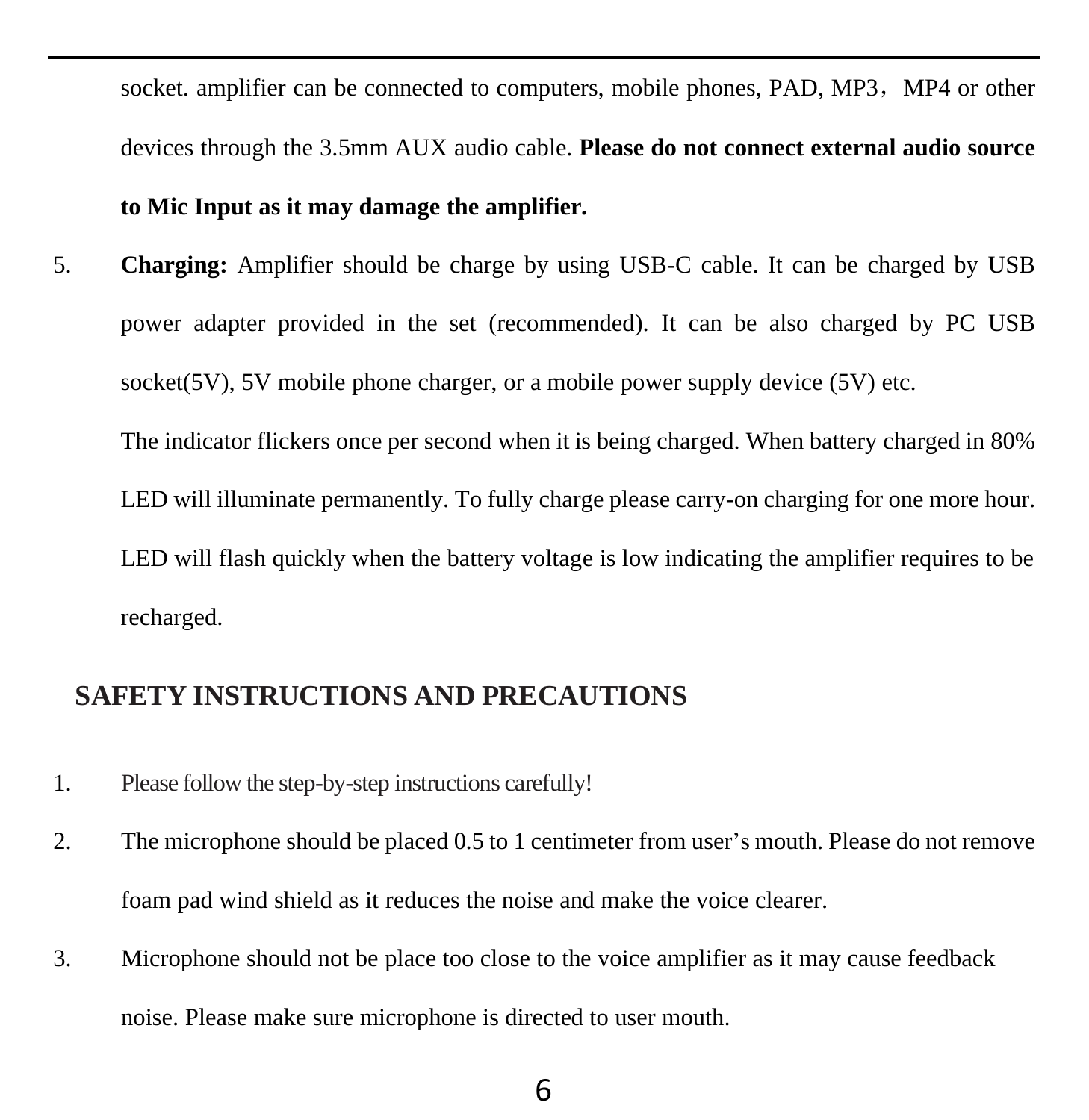- 4. EchoVoice® EV7™ can be only charged by 5V power source. Higher voltage can damage the amplifier.
- 5. Please fully charge amplifier before first use as it will extend battery life.
- 6. Do not use in an environment that is damp, wet, very hot or very cold.
- 7. To clean the EchoVoice® EV7 and its accessories, use only a soft cloth and an inorganic cleaner.
- 8. We recommend using the Hearing Products approved mains adapter supplied with this voice amplifier.
- 9. Do not connect external audio signalsinto the MIC socket.
- 10. When using the EchoVoice® EV7 basic safety precautions should always be followed to avoid the risk of electric shock or personal injury.
- 11. Please refer allservicing to qualified personnel only. Do not attempt to open the unit, this will invalidate the warranty.
- 12. Note: if the serial numbers or labels are removed your warranty isinvalid.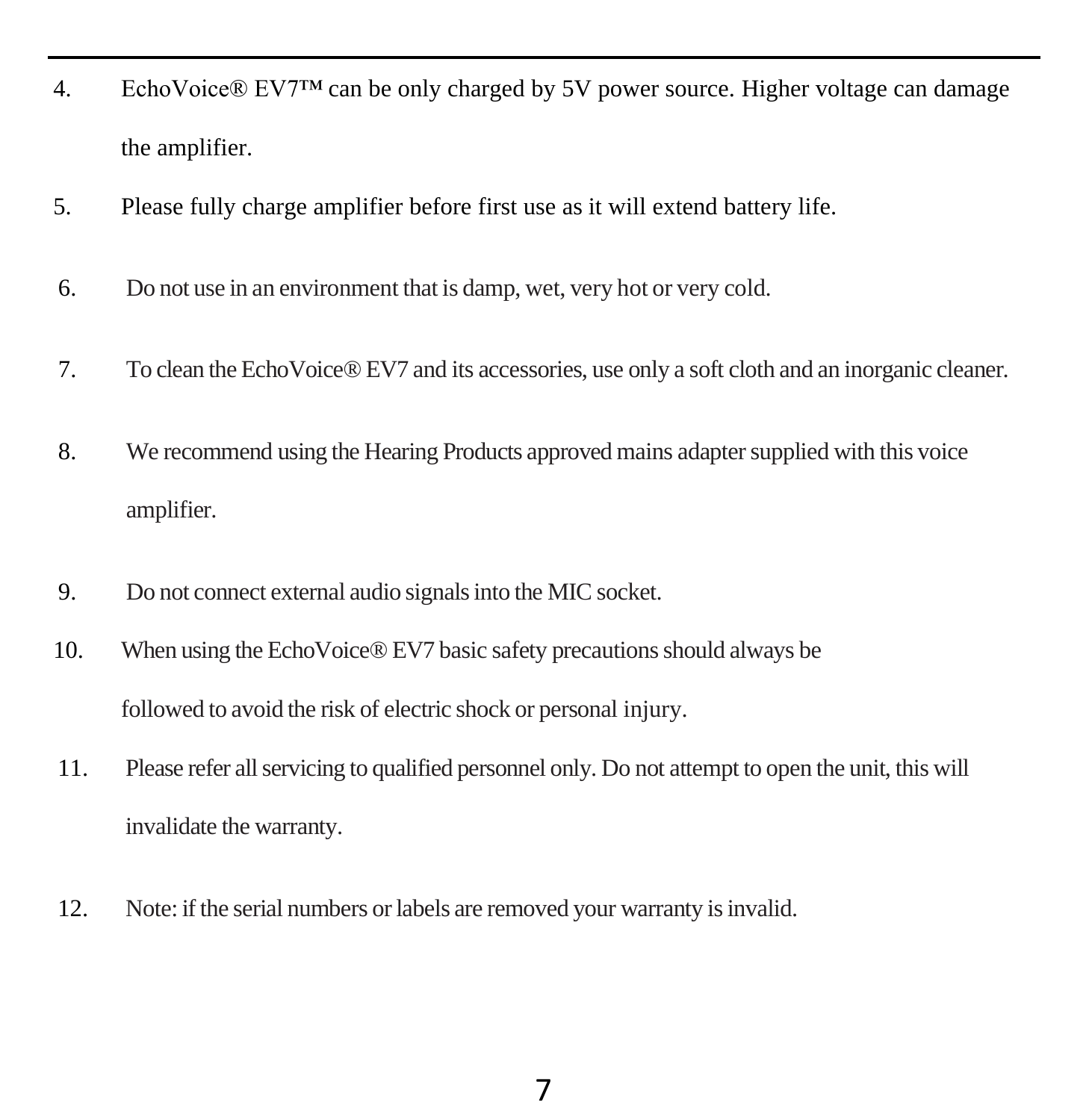## **Packing List**:

EchoVoice® EV7™ amplifier \*1, 3.5mm audio cable \*1, USB-C cable\*1, Head Boom

microphone\*1,

Strap\*1, Transdermal microphone \*1, Power supply USB 5V 2A \*1, User manual \*1

## **Product specification**:

| Rated power    | 5W                                               | Max power          | 10W               |
|----------------|--------------------------------------------------|--------------------|-------------------|
| Speaker        | 3 inches 2 ohmic<br>magnetic speaker             | Frequency response | 120Hz-15KHz       |
| <b>Battery</b> | 3.7V/4000mAh, 2 lithium<br>batteries in parallel | Charging voltage   | USB/DC 5V min. 1A |
| Charging time  | 4-6 hours                                        | Using time         | Up to 35-38 hours |
| <b>Size</b>    | 91.1*101.5*37.8mm                                | Net weight         | 205.5g            |

1. Technical specification: